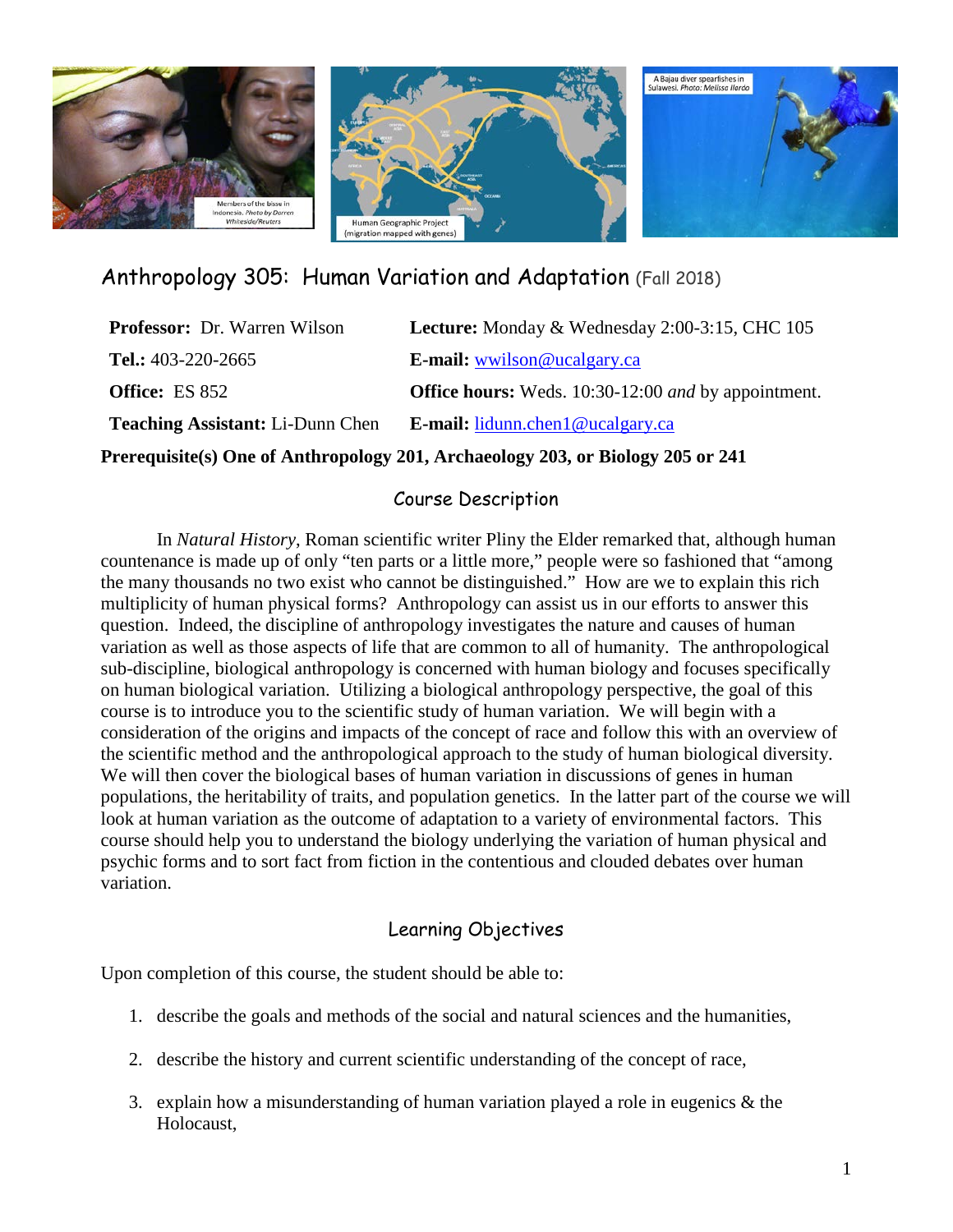- 4. describe sources of human phenotypic variation, in general,
- 5. describe the history and current scientific understanding of intelligence testing,
- 6. describe our current understanding of gender,
- 7. describe the three levels of human adaptation to stress,
- 8. describe our current understanding of variation in skin colour,
- 9. describe how humans adapt to cold  $&$  heat stress, undernutrition, and hypoxia,
- 10. describe how humans adapt to infectious disease,
- 11. describe how human population growth rates have changed in the past 12,000 years,
- 12. *link the knowledge obtained in this course to their everyday life and events in the news*.

# Teaching Philosophy

In this course I do not seek to provide you with an intellectually safe space; rather I endeavor to challenge you with new ideas with which you will have to engage to reach your own conclusions. Students in my classrooms are encouraged to speak, write, listen, challenge and learn, without fear of censorship. That said, civility and mutual respect are vital to all of us, and freedom of expression does not mean the freedom to harass or threaten others. I consequently expect you to be engaged in evidence-based, rigorous debate, discussion, and even disagreement. At times, this may challenge you and even cause discomfort. Indeed, as we will consider some of the most horrific acts of inhumanity that have arisen due to human variation, such as murder, rape, and genocide, this course should be unsettling. Our consideration of such inhumanity is not gratuitous: a failure to understand the potential for such acts puts us at risk of repeating them.

## Course Conventions

**1. Lecture:**In order to meet the goals of the course you have to come regularly to class and ON TIME. Be prepared by reading what is assigned for the day. You are responsible for lecture material and any announcements concerning changes in schedule, etc. Please note that lectures are not a summary of the material presented in the text and that, on the balance, exam questions will be drawn from material emphasized in lecture. The use of computers, cell phones, or other personal electronic devices in the classroom is not permitted.

**2. Electronic Devices:** The use by students of computers, cell phones, or other personal electronic devices in the classroom is not permitted. *Why not?* This rule is based on research which finds that most students using a computer in the classroom attempt to multitask and students who are multitasking during class have less understanding and recall of what's being discussed. As well, students who are in direct view of a multitasking peer score lower on tests compared with those who were not. Even when multitasking is blocked, researchers find that students who take notes on a computer generally perform worse than students who take notes by hand: laptop users are generally creating a transcript of the lecture, while those taking notes by hand were synthesizing the information. This is often apparent in my meetings with students who have used their computers to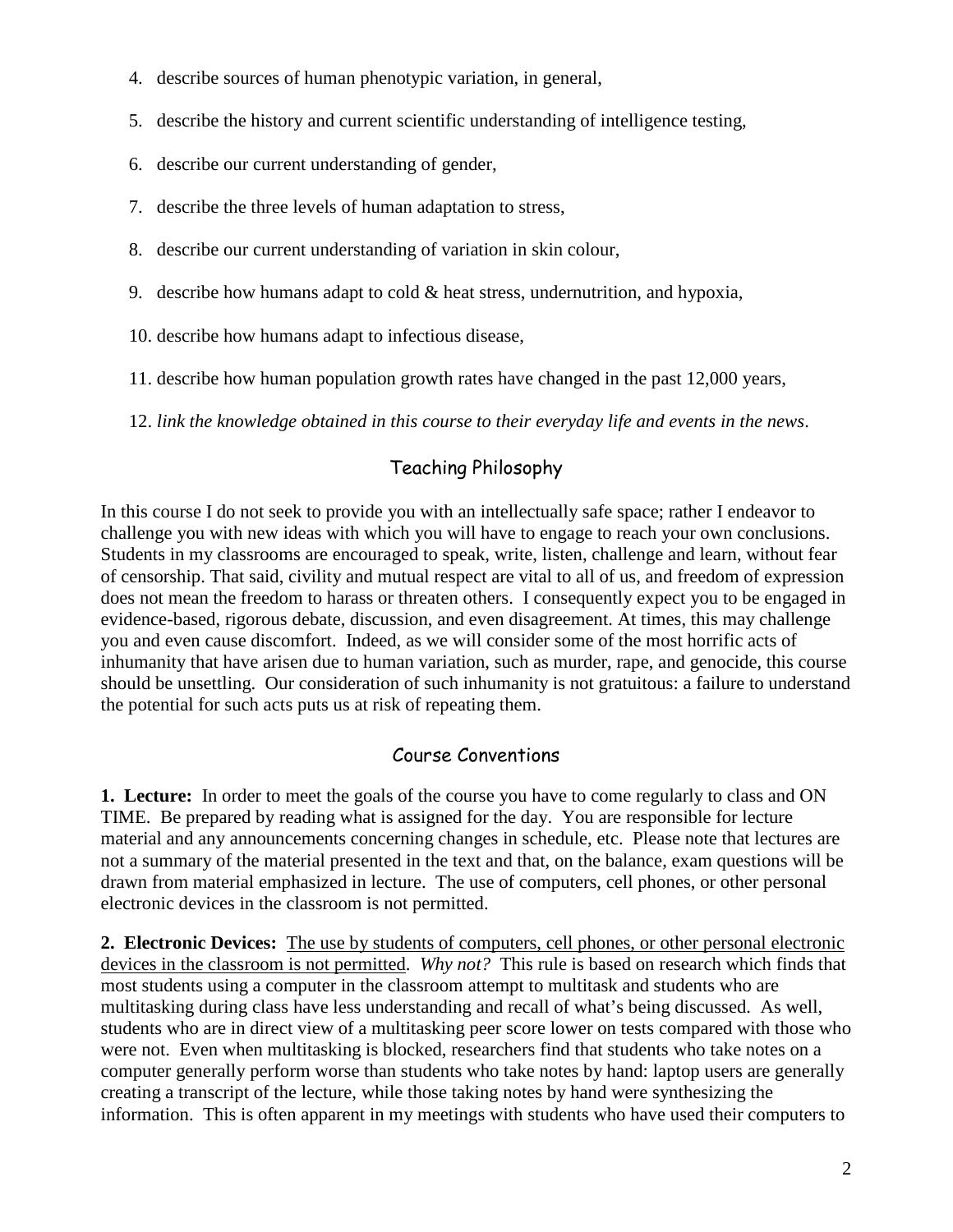create an almost verbatim record of what I said in class but are unable to grasp what I sought to convey.

**3. Prerequisites:** One of Anthropology 201 or Archaeology 203 or Biology 241 or 205. You must have a basic understanding of molecular genetics, the inheritance of simple (Mendelian) traits, evolutionary theory, and human evolution prior to taking this course. If you are concerned about this, please see me during the first week of classes.

**4. Reading:** reading assignments will be found both in the text book, Kormondy & Brown, 1998. *Fundamentals of Human Ecology*, the Taylor Family Digital Library main information desk on the first floor, and online in the "Course Documents" section of the class Desire2Learn website. In addition to the required readings, there are several recommended readings which are provided to enhance your knowledge of the subject in question. Keep in mind that *you are not finished with the reading assignment until you thoroughly understand it*. This will sometimes require you to read an assignment more than once. An effective way of ensuring comprehension is to read the assignment then go back through it and summarize its main points in your notebook.

**5. Evaluation**: You will be evaluated based on your performance on **two mid-term exams**, **a comprehensive, registrar-scheduled exam** (each with multiple choice and short answer sections) and **three take-home, short-answer questions assignments**. Prior to each exam I will hand out a list of key terms and concepts that will be covered on the exams. In preparing for each exam, you should not define each key term in isolation; rather, define and understand it in relation to the other key terms within the context of the course. As well, I will frequently give 5-minute quizzes in class. These quizzes are designed to assess your understanding of the assigned readings and will not affect your grade.

*Missed exam*: You must provide advance notice to me if you are unable to attend an exam. All requests for deferral of an examination due to/for health reasons must be accompanied by written documentation as outlined in the University Calendar and should be obtained while you have the physical or emotional problem rather than after recovery. Deferred exams may be allowed in the following circumstances: illness, domestic affliction, or religious conviction. Travel arrangements and misreading of the syllabus are not valid reasons for missing an exam or incomplete or late assignments. If you have missed an exam for a legitimate reason, you will be able to write a "make up" exam as close to the original exam as possible. The make-up exam will not have the same questions as the original exam. The date and location will be at the convenience of the Department of Anthropology and Archaeology. Deferred exams will be granted only if it is determined that just cause is shown by the student.

*Grade Reappraisal*: Within two weeks of the date the exam/assignment is returned, students seeking reappraisal of examinations or assignments must submit a written response to me explaining the basis for reconsideration of their mark. I will reconsider the grade assigned and will then book a time with the student to discuss his or her work and rationale. It should be noted that a reconsidered mark may be raised, lowered, or remain the same.

*Deferred term work*: Please note that requests to defer term work past the end of a term go through the [Student Success Centre](http://www.ucalgary.ca/ssc/) and must be processed by the deadlines that are established in the University of Calgary Calendar. To defer term work, complete the required [form](https://www.ucalgary.ca/registrar/student-forms) and submit it to the Faculty of Arts Associate Dean (Students) through the [Student Success Centre.](https://www.ucalgary.ca/ssc/) To make an appointment with the Associate Dean, phone (403) 220-3580. Only the Associate Dean approves requests for deferrals which extend beyond the end of a term. Neither your TA nor I are involved in such decisions.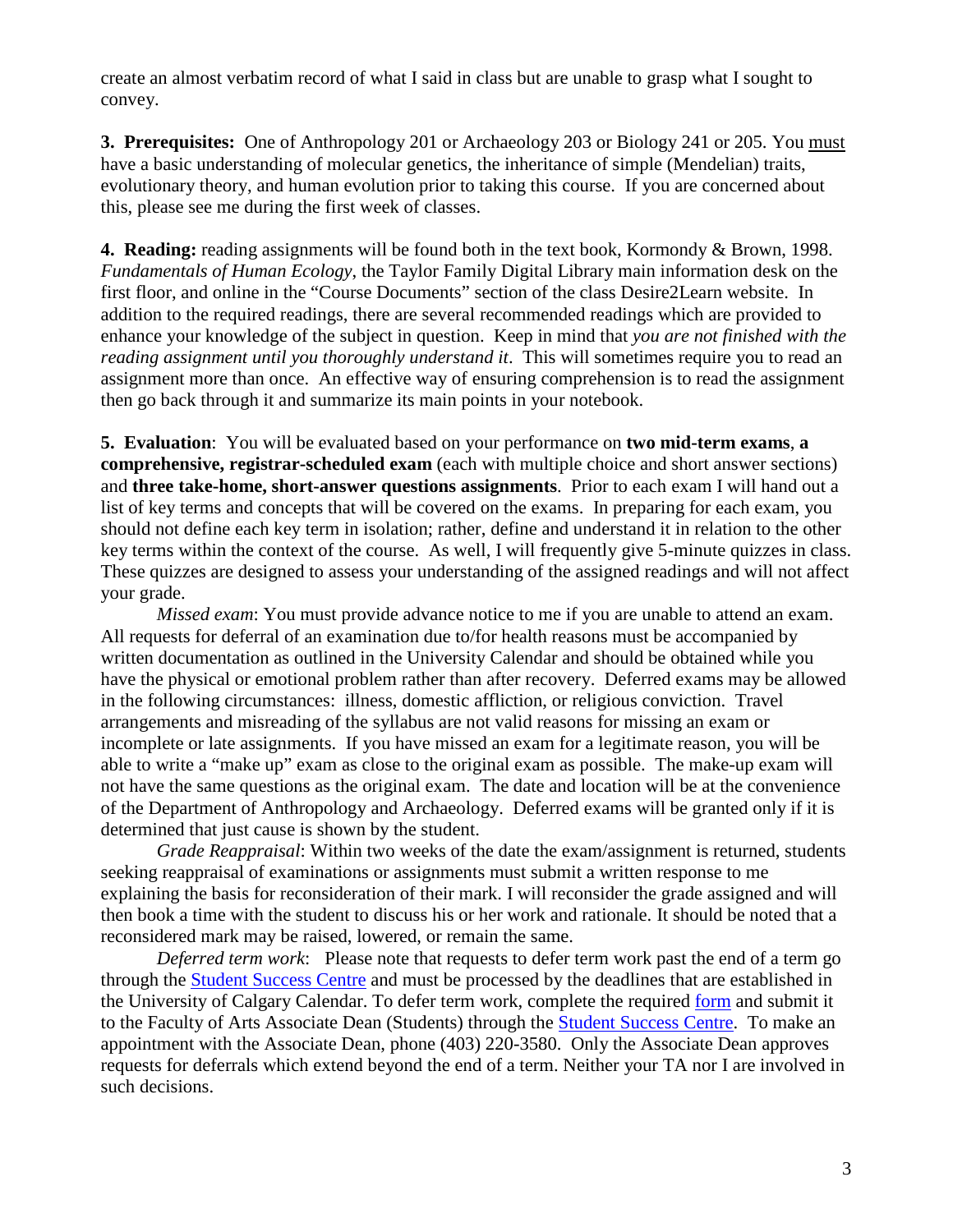Your final grade will be calculated as follows: Mid-Term Exam #1: Oct 3 17% Mid-Term Exam #2: Nov 7 22% Registrar-Scheduled, Comprehensive Final Exam: Dec 10-20 28% Take-home, short-answer questions & writing assignments: 33%

A passing grade is not required on any particular component for the student to pass the course as a whole; that is, a student may fail, for example, Exam #2 or any other component and, assuming their overall average percentage earned for the course is above 49, they will pass the course.

Letter grade assignment: At the end of the course, the numerical marks will be summed and a final letter grade will be assigned based on the following basis:

| Percentage range | Letter grade | Percentage range | Letter grade |
|------------------|--------------|------------------|--------------|
| 95 or higher     | A+           | 68-72            | C+           |
| $90 - 94$        |              | 64-67            |              |
| 85-89            | A-           | 59-63            | $C-$         |
| 81-84            | B+           | 54-58            | $D+$         |
| 77-80            |              | $50 - 53$        |              |
| 73-76            | R-           | 49 or lower      |              |

Per the [University of Calgary Calendar,](https://www.ucalgary.ca/pubs/calendar/archives/2015/f-2.html) an "A" is earned for "superior performance, showing comprehensive understanding of subject matter". Superior performance is, by definition, rare; that is, superior is defined as "highest in quality". Only a few can be "highest". More common is the grade of "B" which is earned for "clearly above average performance with knowledge of subject matter generally complete". More common still is the grade of "C" which is earned for a "basic understanding of the subject matter". If you require clarification on letter grade assignments, please see me within the first two weeks of the semester. Keep in mind that, you have paid for the opportunity to learn, not a grade. As such, my TA and I do our utmost to ensure that you have the best learning opportunity possible in this course.

**6. Retrieving Assignments:** The Freedom of Information and Protection of Privacy (FOIP) legislation disallows the practice of having students retrieve assignments from a public place, e.g., outside an instructor's office or the Department main office. Term assignments must be returned to students individually, during class, or during the instructor's office hours; if a student is unable to pick up her/his assignment s/he may provide the instructor with a stamped, self-addressed envelope to be used for the return of the assignment.

**7. Office Hours:**I enjoy having visitors during my office hours and am happy to schedule additional times as necessary. These hours are yours and I encourage you to take advantage of them, whether you are having difficulty with some aspect of the course, or if you would like to discuss in greater detail something that was touched on in class or the readings.

**8. E-mail:** Students are encouraged to use the lectures and office hours to ask questions. For afterhours questions, the use of email is acceptable. When writing, please write 'ARKY 305' in the 'Subject' portion of the email and use proper grammar (Do not use text-message grammar.). By identifying the subject of your email and writing a clear message, you will help me to reply more efficiently to your emails. I attempt to reply to all messages within four days and will generally not be able to do so on weekends or holidays.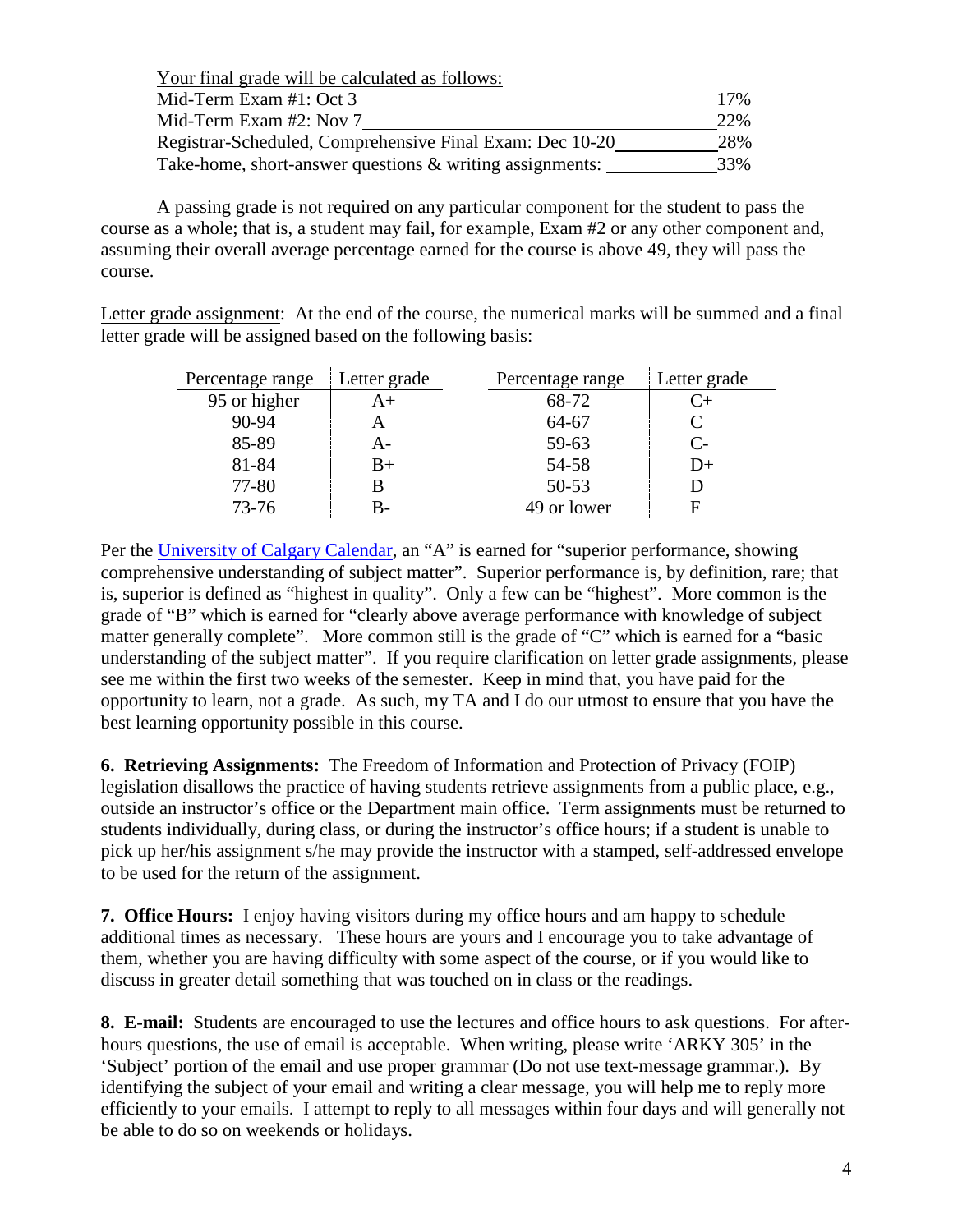## **Schedule<sup>1</sup>**

| <b>Class</b>   | <b>Date</b> |    | <b>Topic</b>                                    | Readings <sup>2</sup>              |
|----------------|-------------|----|-------------------------------------------------|------------------------------------|
|                |             |    |                                                 | course syllabus,                   |
|                |             |    |                                                 | <b>Understanding Science;</b>      |
|                |             |    |                                                 | Kristof; Implicit Association      |
| $\mathbf{1}$   | Sep.        | 10 | course goals; why bother?                       | Test-Race                          |
|                |             |    |                                                 | either Akpan or Wiesel;            |
|                |             |    |                                                 | Marks; Culotta.                    |
|                |             |    | Ways of knowing- humanities, social sciences,   | Optional: Lipstadt;                |
|                |             |    | natural sciences, humanities, science,          | Gladstone; Critchley; CBC          |
| $\overline{2}$ | Sep.        | 12 | anthropology; Morton                            | hate crimes; Weintraub.            |
|                |             |    |                                                 | Appiah.                            |
|                |             |    |                                                 | Optional: Bauer &                  |
|                |             |    |                                                 | Blumenthal; Milgram; SSRC;         |
| 3              | Sep.        | 17 | The race concept: origins                       | Amodio                             |
|                |             |    |                                                 | Race the Power of Illusion; U.     |
|                |             |    |                                                 | Utah. Scheiber & Abrams            |
|                |             |    |                                                 | (2018)                             |
|                |             |    |                                                 | Optional: Barbujani et al;         |
| 4              | Sep.        | 19 | The race concept: origins                       | Disotell; Whitman                  |
|                |             |    | The race concept: Why do scientist reject it?;  |                                    |
|                |             |    | Implications of race concept                    | Rutherford.                        |
| 5              | Sep.        | 24 | Question Set #1 Due at 2:00 pm                  | Optional: Rosenberg                |
|                |             |    |                                                 | <b>Groopman (Decoding</b>          |
|                |             |    | Genetic variation: human genetic diversity &    | Destiny); Lewis (2015,             |
| 6              | Sep.        | 26 | sources of genetic variation                    | <b>Multifactorial Traits)</b>      |
|                |             |    |                                                 | Lewis (2015, Beyond                |
|                |             |    |                                                 | Mendel's Laws). Radiolab           |
|                |             |    |                                                 | (2012)                             |
|                |             |    |                                                 | Optional: Mendelian                |
|                |             |    |                                                 | Inheritance and Its                |
|                |             |    |                                                 | <b>Exceptions Informed consent</b> |
|                |             |    |                                                 | for genetics testing;              |
|                |             |    |                                                 | Epigenetics 101; Epigenetics       |
|                |             |    | Patterns of Inheritance: simple & complex       | & 9/11, NPR - New Genetic          |
| 7              | Oct.        | 1  | traits                                          | Test & Ethics Genetic Tests.       |
| 8              | Oct.        | 3  | Mid-Term Exam #1                                |                                    |
| n/a            | Oct.        | 8  | Thanksgiving - no class                         |                                    |
|                |             |    |                                                 | Jones (Calliban's Revenge),        |
| 9              | Oct.        | 10 | Complex traits: IQ, intelligence & heritability | Singer (2018)                      |

*continued on next page*

# **Schedule<sup>1</sup> (cont.)**

| <b>Class</b> | Date |    | Topic                                           | Readings <sup>2</sup>             |
|--------------|------|----|-------------------------------------------------|-----------------------------------|
|              |      |    |                                                 | Lewontin (Mental Traits)          |
|              |      |    |                                                 | <b>Optional: Hidden Brain</b>     |
| 10           | Oct. | 15 | Complex traits: IQ, intelligence & heritability | (2018)                            |
|              |      |    |                                                 | <b>Implicit Association Test-</b> |
|              | Oct. | 17 | Complex traits: sex & gender                    | <b>Gender</b> ; Fausto-Sterling   |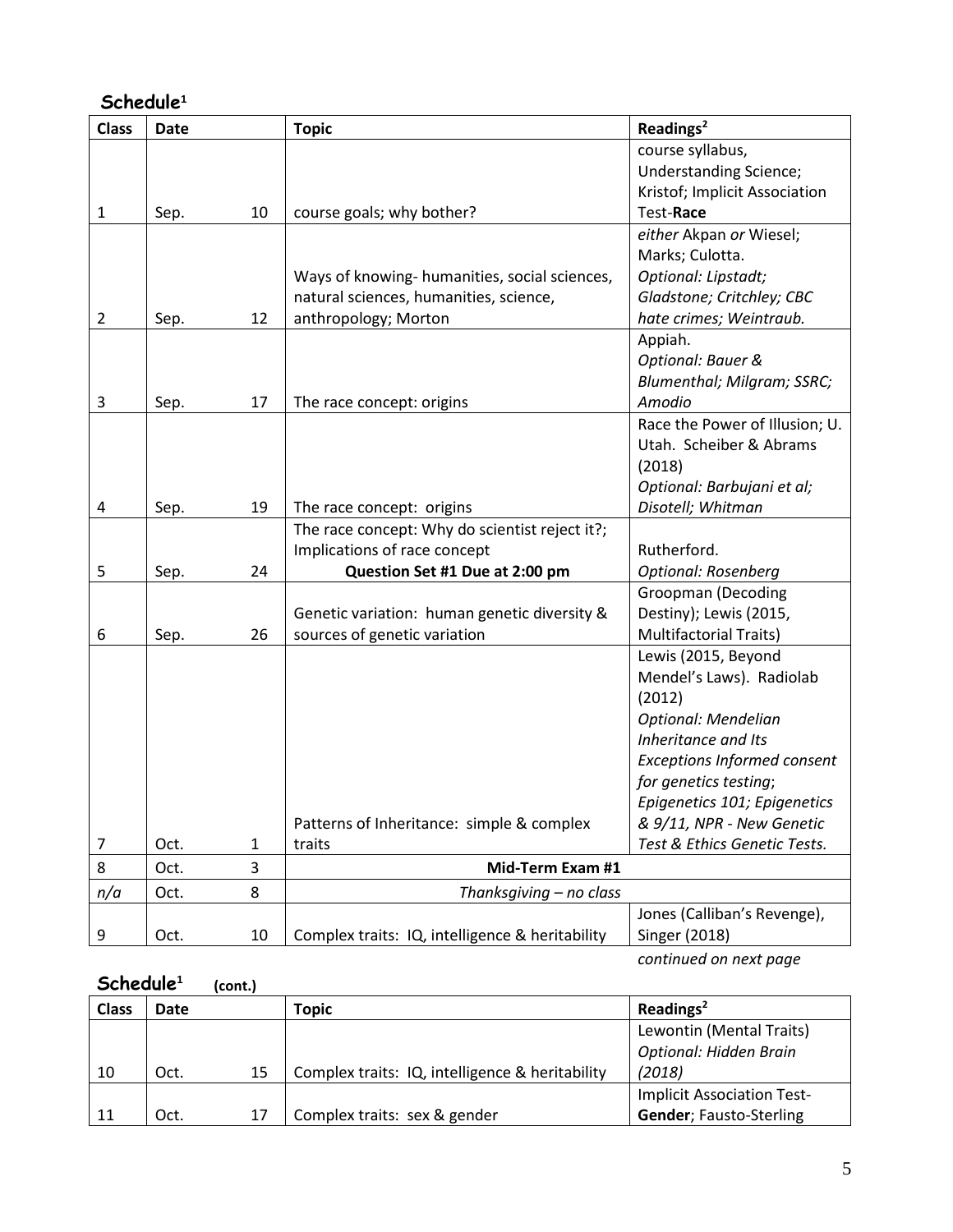|              |                  |         |                                            | (1993); NOVA-How is sex             |
|--------------|------------------|---------|--------------------------------------------|-------------------------------------|
|              |                  |         |                                            | determined? Henig.                  |
|              |                  |         |                                            | Optional: Graves; Fausto-           |
|              |                  |         |                                            | Sterling (2000), NPR - "What        |
|              |                  |         |                                            | if your child"; Padawar;            |
|              |                  |         |                                            | Minto.                              |
|              |                  |         |                                            | Dreger; Sapolsky.                   |
| 12           | Oct.             | 22      | Complex traits: gender                     | Optional: Green                     |
|              |                  |         | Human population biology: origins, theory, |                                     |
| 13           | Oct.             | 24      | levels of adaptation                       | $K$ & $B^3$ Ch. 6                   |
| <b>Class</b> | <b>Date</b>      |         | <b>Topic</b>                               | Readings <sup>2</sup>               |
|              |                  |         | Climatic stress & human variation: solar   |                                     |
|              |                  |         | stress, thermal stress                     |                                     |
| 14           | Oct.             | 29      | Question Set #2 Due at 2:00 pm             | Loomis; Jablonski                   |
|              |                  |         | Climatic stress & human variation: thermal |                                     |
| 15           | Oct.             | 31      | stress (cont.)                             | K & B Pp. 131-149                   |
|              |                  |         | Climatic stress & human variation: thermal |                                     |
| 16           | Nov.             | 5       | stress (cont.)                             | K & B Pp. 149-161                   |
| 17           | Nov.             | 7       | Mid-Term Exam #2                           |                                     |
|              | Reading Week- no |         |                                            |                                     |
| n/a          | Nov.             | 12 & 14 | classes                                    |                                     |
|              |                  |         |                                            | K & B Pp. 186-202;                  |
|              |                  |         | Adaptation to malnutrition: dietary        | Stunting; Wasting; UNICEF-          |
| 18           | Nov.             | 19      | requirements                               | WHO Child malnutrition.             |
|              |                  |         | Adaptation to malnutrition: variation in   | K & B Pp. 202-204; Brown &          |
| 19           | Nov.             | 21      | susceptibility to starvation               | Konner; Got lactase?                |
|              |                  |         |                                            | K & B Pp. 162-173 & Hypoxia         |
|              |                  |         |                                            | Handout (Beall's work),             |
|              |                  |         |                                            | Zimmer (2018).                      |
|              |                  |         |                                            | Optional: Baranova et al.           |
| 20           | Nov.             | 26      | Adaptation to Hypoxia                      | (2017)                              |
|              |                  |         | Adaptation to Infectious Disease           | K & B pp. 204-224 & Orent           |
| 21           | Nov.             | 28      | Question Set #3 Due at 2:00 pm             | (How plagues)                       |
| 22           | Dec.             | 3       | <b>Adaptation to Infectious Disease</b>    | <b>Stress: Portrait of a Killer</b> |
|              |                  |         |                                            | K & B Ch. 4, Gapminder              |
|              |                  |         | Population Ecology: terms & concepts in    | (2013), This American Life          |
| 23           | Dec.             | 5       | demography                                 | ("Words")                           |
| n/a          | <b>TBD</b>       |         | <b>Registrar-Scheduled Final Exam</b>      |                                     |

<sup>1</sup> The schedule of topics may change, but the exam dates will not change.

<sup>2</sup> For a detailed bibliography of the readings, please see the pages below. The reading assignments are subject to change should I find, during the present semester, more recent publications which better cover the topic considered. If this occurs, I will inform you at least one week prior to the relevant class. 3 K & B = Kormondy & Brown's *Fundamentals of Human Ecology*.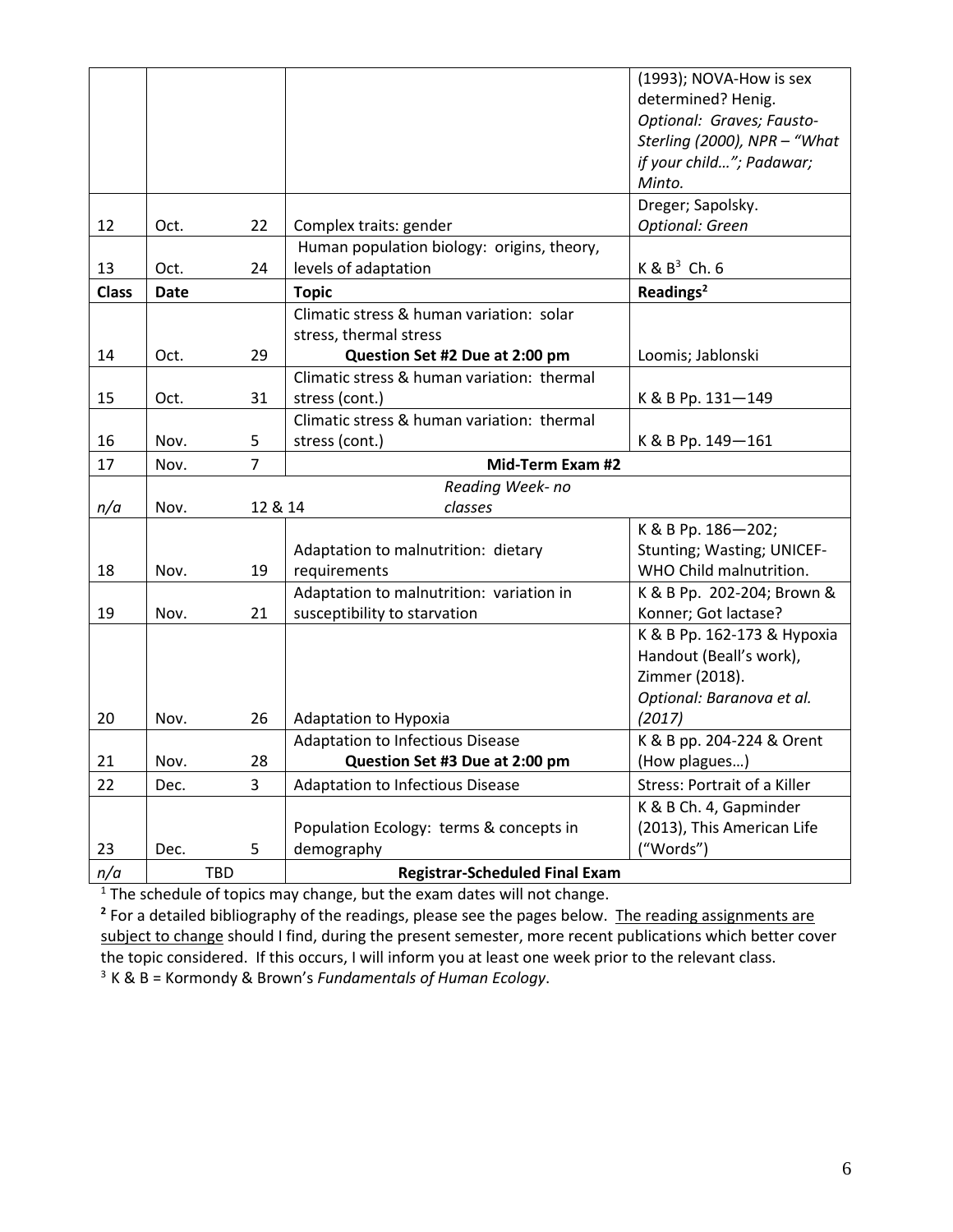### **Readings**

Some readings are available as pdfs on the Desire2Learn (D2L) website, some only in the McKimmie Library Reserve Reading, and others online. Note, this bibliography does NOT include readings from the Kormondy and Brown text.

Akpan, Uwem (2008) *Say You're One of Them*. Hachette Book Group. New York. (While the entire book is appropriate for this course, the reading assignment only covers the book's last chapter: "My Parent's Bedroom"). (pdf posted on D2L)

Amodio (2014) The neuroscience of prejudice and stereotyping. Nature Reviews Neuroscience 15:670–682 doi:10.1038/nrn3800 (*optional reading*)

Appiah, Kwame Anthony (2016) Colour. Mistaken Identities: Creed, Country, Color, Culture. The Reith Lectures. BBC. <http://www.bbc.co.uk/programmes/b080t63w> (43 minutes) Listen to both Dr. Appiah's talk and the question and answer session. If you'd prefer to read the lecture, a transcript of his talk can be found on D2L.

Baranova et al. (2017) Genetic determination of the vascular reactions in humans in response to the diving reflex. Am J Physiol Heart Circ Physiol 312: H622–H631. doi:10.1152/ajpheart.00080.2016. (*optional reading*)

Barbujani et al. (1997) An apportionment of human DNA diversity. Proceedings of the National Academy of Sciences 94:4516-4519. <http://www.ncbi.nlm.nih.gov/pmc/articles/PMC20754/> (*optional reading*)

Bauer (2006) On the Holocaust and Other Genocides. United States Holocaust Memorial Museum. <http://www.ushmm.org/m/pdfs/20070215-bauer.pdf> (*optional reading*)

Blumenthal (2009) How Might Another Holocaust be Prevented. United States Holocaust Memorial Museum.<http://www.js.emory.edu/BLUMENTHAL/Hol%20Prevention.htm> (*optional reading*)

Brown, P.J. and M. Konner. 1987. An anthropological perspective on obesity. *Annals of the New York Academy of Sciences.* Vol. 499. Pp. 29-46. <http://onlinelibrary.wiley.com.ezproxy.lib.ucalgary.ca/doi/10.1111/j.1749-6632.1987.tb36195.x/pdf>

CBC. 2004. Indepth: Hate Crimes – What is a hate crime? <http://www.cbc.ca/news/canada/story/2011/06/15/f-hate-crimes.html> (*optional reading*)

Critchley, S (2014) The Dangers of Certainty: A Lesson From Auschwitz. The New York Times [\(http://opinionator.blogs.nytimes.com/2014/02/02/the-dangers-of](http://opinionator.blogs.nytimes.com/2014/02/02/the-dangers-of-certainty/?_php=true&_type=blogs&src=me&ref=general&_r=0)[certainty/?\\_php=true&\\_type=blogs&src=me&ref=general&\\_r=0](http://opinionator.blogs.nytimes.com/2014/02/02/the-dangers-of-certainty/?_php=true&_type=blogs&src=me&ref=general&_r=0) ) Note, the video described can be seen here<https://www.youtube.com/watch?v=wXwj4jMnWZg>. I have also placed the transcript for this video in the "Readings" section of D2L). (*optional reading*)

Culotta, E. 2012. Roots of Racism. Science. 336:825-827. ((The easiest way to locate this article is to paste the article title into the library search box at [http://library.ucalgary.ca/.](http://library.ucalgary.ca/) Alternatively, the direct link is [http://science.sciencemag.org.ezproxy.lib.ucalgary.ca/content/336/6083/825\)](http://science.sciencemag.org.ezproxy.lib.ucalgary.ca/content/336/6083/825).)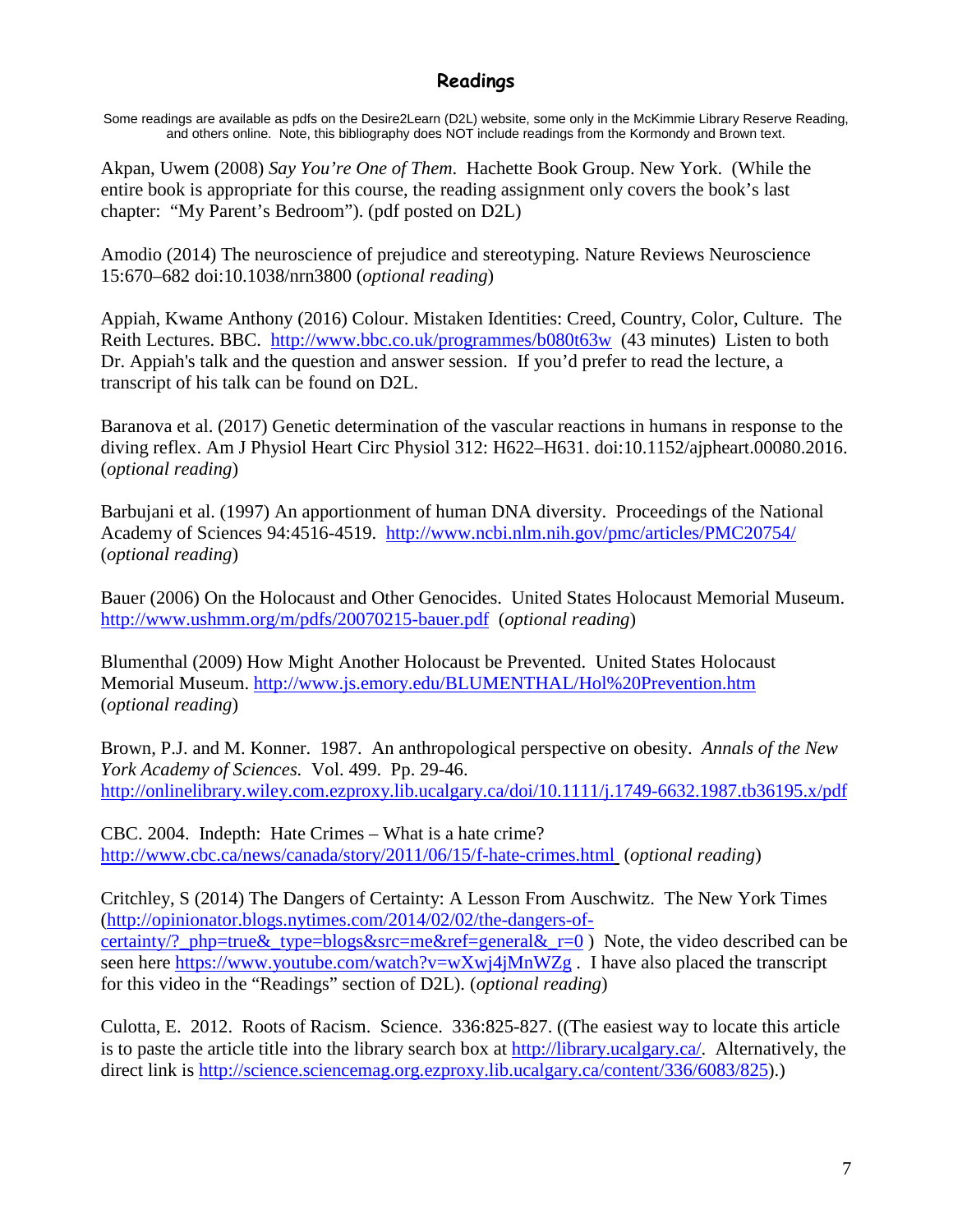Disotell (2000) Human genomic variation. Genome Biology 1(5):comment2004.1–2004.2. <http://genomebiology.biomedcentral.com/articles/10.1186/gb-2000-1-5-comment2004> (*optional reading*)

Dreger, Alice 2011. Is Anatomy Destiny? *Ted.com* [http://www.ted.com/talks/lang/en/alice\\_dreger\\_is\\_anatomy\\_destiny.html](http://www.ted.com/talks/lang/en/alice_dreger_is_anatomy_destiny.html)

Epigenetics 101: a beginner's guide (2014). [https://www.theguardian.com/science/occams-corner/2014/apr/25/epigenetics-beginners-guide-to](https://www.theguardian.com/science/occams-corner/2014/apr/25/epigenetics-beginners-guide-to-everything)[everything](https://www.theguardian.com/science/occams-corner/2014/apr/25/epigenetics-beginners-guide-to-everything) (*optional reading*)

Epigenetics & 9/11- Rachel Yehudah (2014) How Trauma and Resilience Cross Generations. http://www.onbeing.org/program/rachel-yehuda-how-trauma-and-resilience-cross-generations/7786 (*optional podcast*)

Erhlich and Holm 1964. A biological view of race. In *The Concept of Race* Ashley Montagu, editor. Collier Books, London: pp. 154-179. (pdf posted on D2L)

Fan et al. (2016) Going global by adapting local: a review of recent human adaptation. Science 354:54-59 (*optional reading*)

Fausto-Sterling. 1993. The five sexes. *The Sciences*. March/April 1993. [http://www.fd.unl.pt/docentes\\_docs/ma/TPB\\_MA\\_5937.pdf](http://www.fd.unl.pt/docentes_docs/ma/TPB_MA_5937.pdf) or [http://ezproxy.lib.ucalgary.ca:2048/login?url=http://search.ebscohost.com/login.aspx?direct=true&d](http://ezproxy.lib.ucalgary.ca:2048/login?url=http://search.ebscohost.com/login.aspx?direct=true&db=a9h&AN=9305215658&site=ehost-live) [b=a9h&AN=9305215658&site=ehost-live](http://ezproxy.lib.ucalgary.ca:2048/login?url=http://search.ebscohost.com/login.aspx?direct=true&db=a9h&AN=9305215658&site=ehost-live) (select PDF Full Text on the left side of the page)

Fausto-Sterling. 2000. The five sexes, revisited. *The Sciences.* July/August 2000. <http://www.aissg.org/PDFs/Five-Sexes-Revisited-2000.pdf>(*optional reading*)

Gapminder (2013) Don't Panic. BBC. Video: 59 Minutes. <https://www.gapminder.org/videos/dont-panic-the-facts-about-population/>

Gladstone, R (2014) 26 Percent of World's Adults Are Anti-Semitic, Survey Finds. *The New York Times* [http://www.nytimes.com/2014/05/14/world/26-percent-of-worlds-adults-are-anti-semitic](http://www.nytimes.com/2014/05/14/world/26-percent-of-worlds-adults-are-anti-semitic-survey-finds.html)[survey-finds.html](http://www.nytimes.com/2014/05/14/world/26-percent-of-worlds-adults-are-anti-semitic-survey-finds.html) (*optional reading*)

Got lactase? (2007) Understanding Evolution. University of California Museum of Paleontology. [http://evolution.berkeley.edu/evolibrary/news/070401\\_lactose](http://evolution.berkeley.edu/evolibrary/news/070401_lactose)

Graves, J (2014) Sex, genes, the Y chromosome and the future of men. *The Conversation.* <http://theconversation.com/sex-genes-the-y-chromosome-and-the-future-of-men-32893> (*optional reading*)

Green, L (2014) 51 Pretty Shocking Facts That Make Things Harder For Every Woman You Have Ever Met. [http://www.upworthy.com/51-pretty-shocking-facts-that-make-things-harder-for-every](http://www.upworthy.com/51-pretty-shocking-facts-that-make-things-harder-for-every-woman-you-have-ever-met?c=reccon1)[woman-you-have-ever-met?c=reccon1](http://www.upworthy.com/51-pretty-shocking-facts-that-make-things-harder-for-every-woman-you-have-ever-met?c=reccon1) (*optional video*)

Groopman, Jerome 1998. Decoding Destiny. *New Yorker.* Februrary 9, 1998. Pp. 42-47. <http://jeromegroopman.com/ny-articles/DecodingDestiny-BRCA-020998.pdf>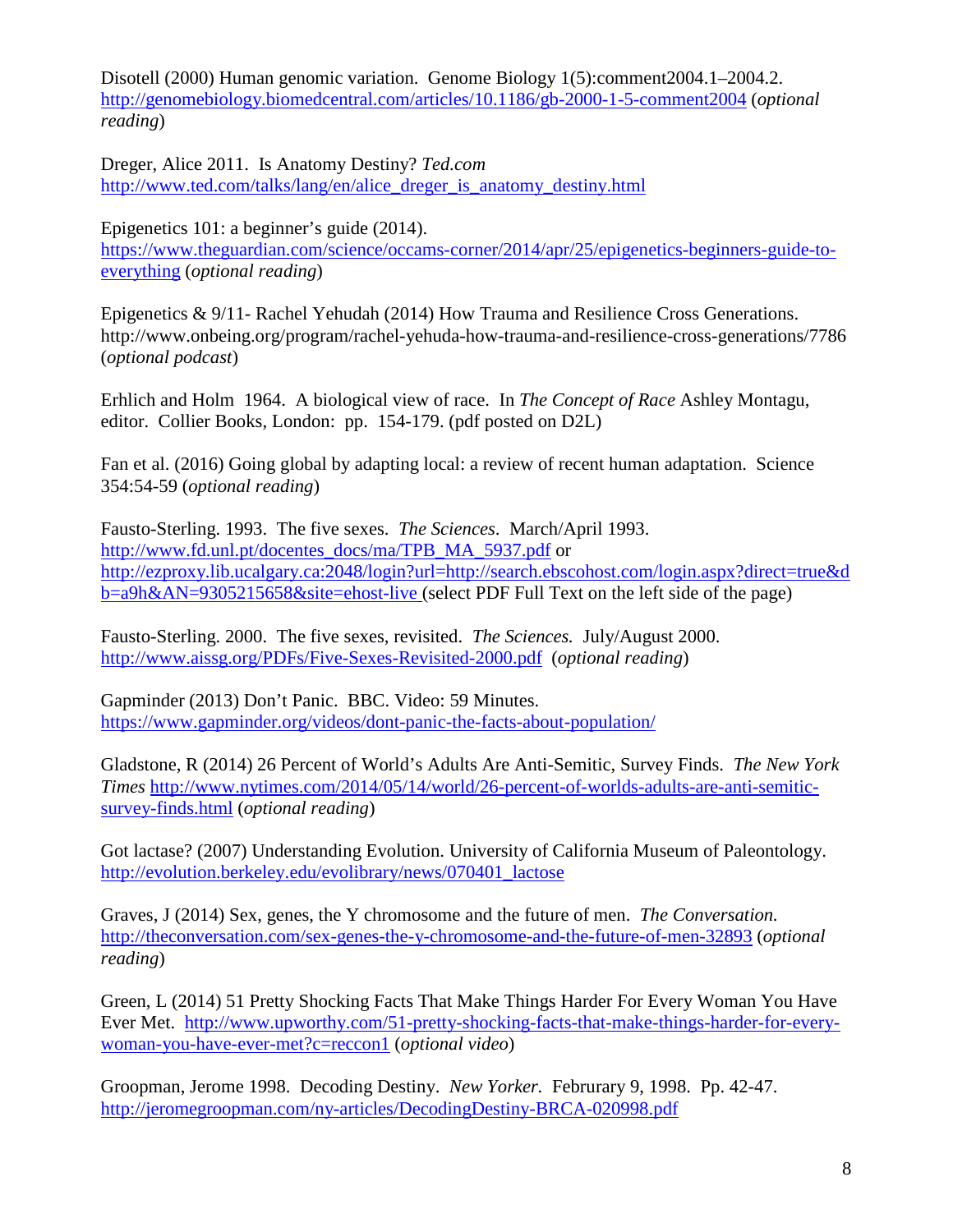Henig, Robin M. 2017. How Science Is Helping Us Understand Gender. National Geographic Magazine. [https://www.nationalgeographic.com/magazine/2017/01/how-science-helps-us](https://www.nationalgeographic.com/magazine/2017/01/how-science-helps-us-understand-gender-identity/)[understand-gender-identity/](https://www.nationalgeographic.com/magazine/2017/01/how-science-helps-us-understand-gender-identity/)

Hidden Brain (2018) Emma, Carrie, Vivian: How A Family Became A Test Case For Forced Sterilizations. [https://www.npr.org/2018/04/23/604926914/emma-carrie-vivian-how-a-family](https://www.npr.org/2018/04/23/604926914/emma-carrie-vivian-how-a-family-became-a-test-case-for-forced-sterilizations)[became-a-test-case-for-forced-sterilizations](https://www.npr.org/2018/04/23/604926914/emma-carrie-vivian-how-a-family-became-a-test-case-for-forced-sterilizations) (*optional podcast*)

Huntington's Disease (2004) Venezuelan kindreds reveal that genetic and environmental factors modulate Huntington's disease age of onset. *Proceedings of the National Academy of Sciences* 101(10):3498-3503. (The easiest way to locate this article is to paste the title into the library search box at [http://library.ucalgary.ca/.](http://library.ucalgary.ca/))

Implicit Association Test- **Race**. <https://implicit.harvard.edu/implicit/canada/takeatest.html> Read the text on this page, then click "I wish to proceed." On the next page, click the blue box which says "Race". Read the instructions and proceed. ONLY YOU WILL SEE YOUR RESULTS. I may ask you some general questions about what you thought of the test but will never seek to determine what the test told you about your views on race.

Implicit Association Test- **Gender**. <https://implicit.harvard.edu/implicit/canada/takeatest.html> Read the text on this page, then click "I wish to proceed." On the next page, click the blue box which says "Gender". Read the instructions and proceed. ONLY YOU WILL SEE YOUR RESULTS. I may ask you some general questions about what you thought of the test but will never seek to determine what the test told you about your views on gender.

Informed consent for genetic testing- Presymptomatic Huntington disease testing <http://geneticslab.emory.edu/documents/informed-consent/huntington-disease-consent-form.pdf> (*optional reading*)

Jablonski, NG (2010) The Naked Truth. *Scientific American*. p. 42-29. [http://adamoliverbrown.com/wp-content/uploads/2015/02/2010\\_EvolutionOfHairlessness.pdf](http://adamoliverbrown.com/wp-content/uploads/2015/02/2010_EvolutionOfHairlessness.pdf)

Jones, Steve. 1993. Caliban's Revenge. In *The Language of Genes.* Anchor Books, NY. Pp. 182- 196. (pdf posted on D2L)

Kristof, Nicholas D 2009. Learning How to Think, *New York Times*, 26 March. [http://www.nytimes.com/2009/03/26/opinion/26Kristof.html?\\_r=0](http://www.nytimes.com/2009/03/26/opinion/26Kristof.html?_r=0)

Kormondy & Brown, 1998. Fundamentals of Human Ecology. Prentice-Hall. New Jersey. (pdfs posted on D2L)

Lewis, Ricki. 2015. Beyond Mendel's Laws & Multifactorial Traits. In *Human Genetics*. McGraw-Hill. (pdfs posted on D2L)

Lewontin, Richard. 1982. Mental Traits. In. *Human Diversity*. WH Freeman, New York. Chapter 7. (pdf posted on D2L)

Lipstadt, D (2014) Why Jews are Worried. *The New York Times* [http://www.nytimes.com/2014/08/21/opinion/deborah-e-lipstadt-on-the-rising-anti-semitism-in-](http://www.nytimes.com/2014/08/21/opinion/deborah-e-lipstadt-on-the-rising-anti-semitism-in-europe.html?action=click&contentCollection=Opinion&module=RelatedCoverage®ion=Marginalia&pgtype=article)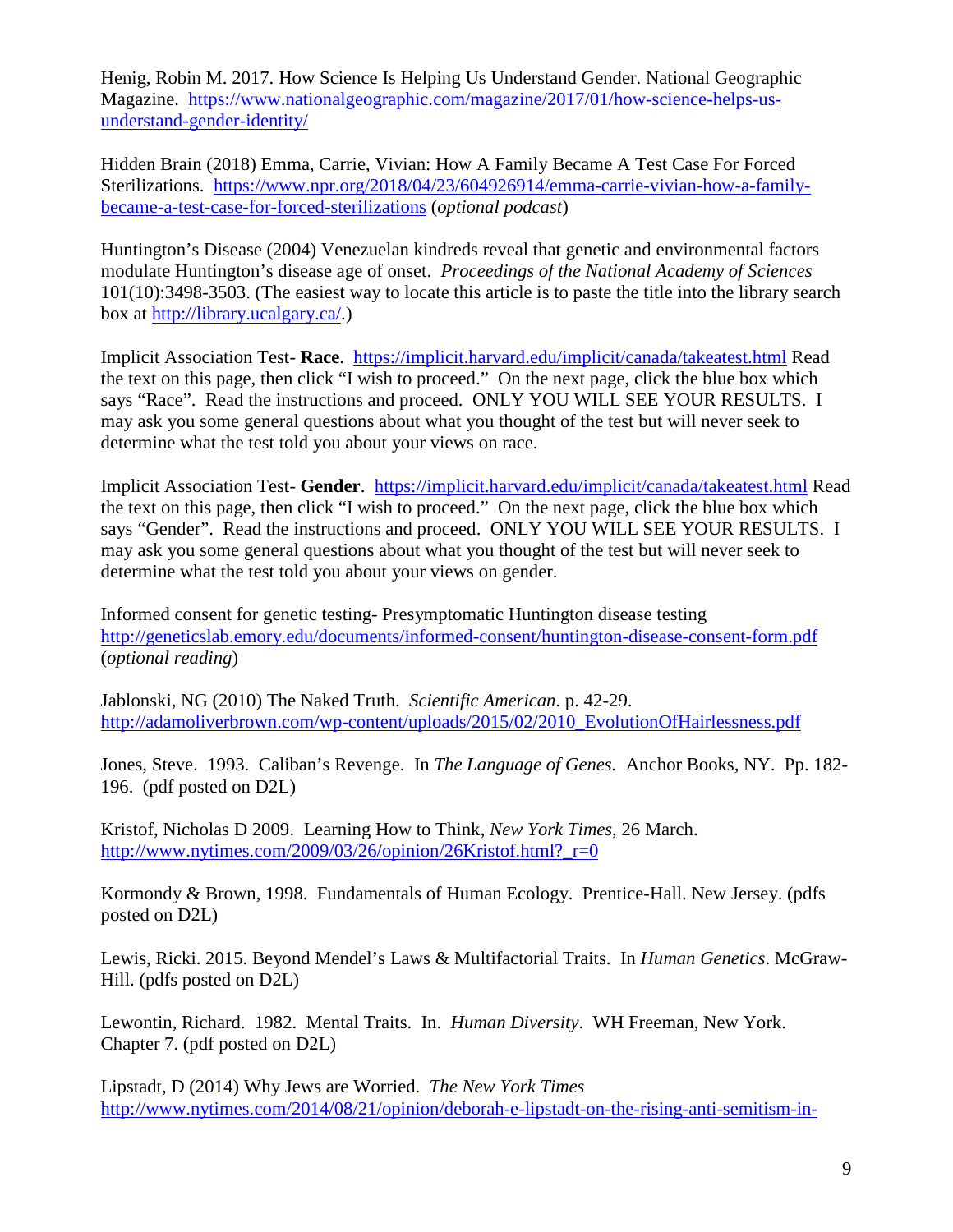[europe.html?action=click&contentCollection=Opinion&module=RelatedCoverage&region=Margin](http://www.nytimes.com/2014/08/21/opinion/deborah-e-lipstadt-on-the-rising-anti-semitism-in-europe.html?action=click&contentCollection=Opinion&module=RelatedCoverage®ion=Marginalia&pgtype=article) [alia&pgtype=article](http://www.nytimes.com/2014/08/21/opinion/deborah-e-lipstadt-on-the-rising-anti-semitism-in-europe.html?action=click&contentCollection=Opinion&module=RelatedCoverage®ion=Marginalia&pgtype=article) (*optional reading*)

Loomis, WF. 1970. Rickets. *Scientific American* Vol. 223. June. Pp. 77-91. (pdf posted on D2L)

Marks, Jonathan 1994. Black, White, Other. *Natural History*. Pp. 32-35. [http://ezproxy.lib.ucalgary.ca:2048/login?url=http://search.ebscohost.com/login.aspx?direct=true&d](http://ezproxy.lib.ucalgary.ca:2048/login?url=http://search.ebscohost.com/login.aspx?direct=true&db=a9h&AN=9412070267&site=ehost-live) [b=a9h&AN=9412070267&site=ehost-live](http://ezproxy.lib.ucalgary.ca:2048/login?url=http://search.ebscohost.com/login.aspx?direct=true&db=a9h&AN=9412070267&site=ehost-live)

Mendelian Inheritance and Its Exceptions (2008)

[https://www.glowm.com/section\\_view/heading/Mendelian%20Inheritance%20and%20Its%20Exce](https://www.glowm.com/section_view/heading/Mendelian%20Inheritance%20and%20Its%20Exceptions/item/342) [ptions/item/342](https://www.glowm.com/section_view/heading/Mendelian%20Inheritance%20and%20Its%20Exceptions/item/342) As I expect you to already understand types of Mendelian inheritance, focus here on the section "exceptions to Mendelian inheritance".

Milgram, S (1973) The Perils of Obedience. Harper's Magazine 247:62-78 (The easiest way to locate this article is to paste the title into the library search box at [http://library.ucalgary.ca/.](http://library.ucalgary.ca/) Alternatively, the direct link is

[http://ezproxy.lib.ucalgary.ca/login?url=http://search.proquest.com/docview/1301539341?accountid](http://ezproxy.lib.ucalgary.ca/login?url=http://search.proquest.com/docview/1301539341?accountid=9838) [=9838](http://ezproxy.lib.ucalgary.ca/login?url=http://search.proquest.com/docview/1301539341?accountid=9838) (*optional reading*)

Minto et al. 2003. The effect of clitoral surgery on sexual outcome. The Lancet. 361:1252- 1257. DOI: 10.1016/S0140-6736(03)12980-7 (78 (The easiest way to locate this article is to paste the title into the library search box at [http://library.ucalgary.ca/\)](http://library.ucalgary.ca/) (*optional reading*)

NOVA. How is sex determined? <http://www.pbs.org/wgbh/nova/body/how-sex-determined.html>

NPR 2011. New Genetic Test Screens Would-Be Parents <http://www.npr.org/2011/01/13/132908098/new-gene-test-screens-nearly-500-childhood-diseases>

NPR 2011. The Ethics Of Genetic Tests For Would-Be Parents. <http://www.npr.org/2011/01/13/132908943/The-Ethics-Of-Genetic-Screening-For-Parents?ps=rs>

NPR 2011. What If Your Child Says, 'I'm In The Wrong Body'? <http://www.npr.org/2011/12/26/144156917/transgender-kids>

Orent, W (2014) How plagues really work. *Aeon* [http://aeon.co/magazine/health/the-next](http://aeon.co/magazine/health/the-next-pandemic-will-not-erupt-from-the-rainforest/)[pandemic-will-not-erupt-from-the-rainforest/](http://aeon.co/magazine/health/the-next-pandemic-will-not-erupt-from-the-rainforest/)

Padawer, R (2012) What's So Bad About a Boy Who Wants to Wear a Dress? *The New York Times* [http://www.nytimes.com/2012/08/12/magazine/whats-so-bad-about-a-boy-who-wants-to-wear-a](http://www.nytimes.com/2012/08/12/magazine/whats-so-bad-about-a-boy-who-wants-to-wear-a-dress.html?pagewanted=all&_r=0)[dress.html?pagewanted=all&\\_r=0](http://www.nytimes.com/2012/08/12/magazine/whats-so-bad-about-a-boy-who-wants-to-wear-a-dress.html?pagewanted=all&_r=0) (*optional reading*)

Race: The Power of Illusion. Episode 1: The Difference Between Us. (57 minutes)

To access the video:

- 1. Open the U. Calgary [library webpage](http://library.ucalgary.ca/)
- 2. Scroll down to the green bar and select [Databases](https://library.ucalgary.ca/az.php?a=f)
- 3. In Databases select [F,](https://library.ucalgary.ca/az.php?a=f)
- 4. Select [Films on Demand](http://fod.infobase.com.ezproxy.lib.ucalgary.ca/p_Home.aspx)
- 5. In the search box type *[Race: The Power of an Illusion](http://fod.infobase.com.ezproxy.lib.ucalgary.ca/p_Search.aspx?bc=0&rd=a&q=Race%3A%20the%20power%20of%20an%20illusio)*,
- 6. Watch *The Difference Between Us* (57 minutes)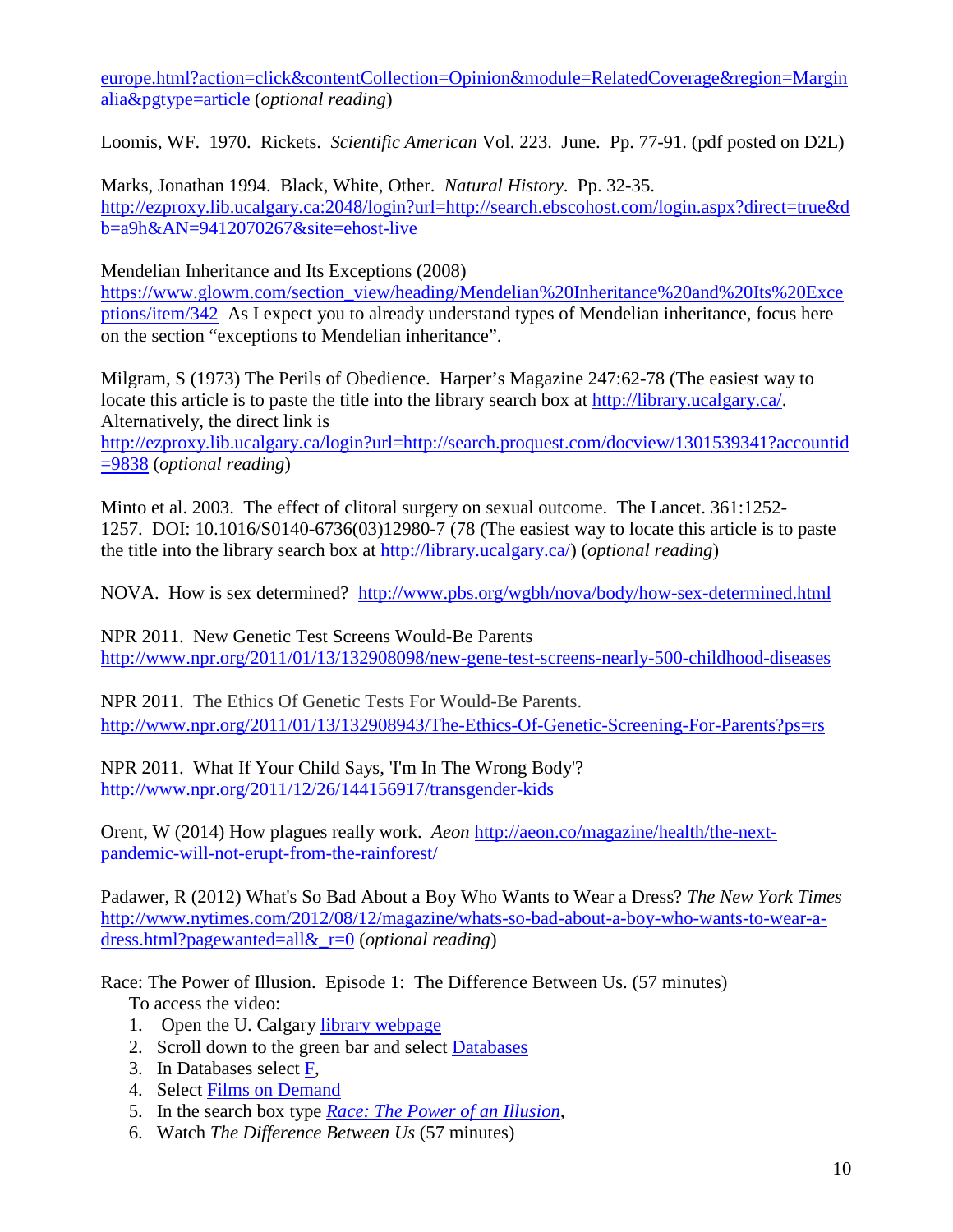A transcript of this video can be found here: [http://www.pbs.org/race/000\\_About/002\\_04-about-01-](http://www.pbs.org/race/000_About/002_04-about-01-01.htm) [01.htm](http://www.pbs.org/race/000_About/002_04-about-01-01.htm)

Radiolab (2012) Inheritance (65 minutes).<http://www.radiolab.org/story/251876-inheritance/>

Rosenberg et al. (2002) Genetic structure of human populations. Science 298:2381-2385. DOI: 10.1126/science.1078311 [http://www](http://www-leland.stanford.edu/%7Ehuatang/gene244/readings/Science%202002%20Rosenberg.pdf)[leland.stanford.edu/~huatang/gene244/readings/Science%202002%20Rosenberg.pdf](http://www-leland.stanford.edu/%7Ehuatang/gene244/readings/Science%202002%20Rosenberg.pdf) (*optional reading*)

Rutherford, Adam. 2016. A Brief History of Everyone Who Ever Lived. Weidenfeld & Nicholson, London, UK. Chapter 4: The End of Race, Pp. 209-267.

Sapolsky, Robert M. 1997. The Trouble with Testosterone. In: *The Trouble With Testosterone and Other Essays on the Biology of the Human Predicament.* Simon & Schuster, NY. Pp. 147-159. (pdf posted on D2L)

Scheiber & Abrams (2018) Can Training Eliminate Biases? Starbucks Will Test the Thesis. The New York Times. [https://www.nytimes.com/2018/04/18/business/starbucks-racial-bias](https://www.nytimes.com/2018/04/18/business/starbucks-racial-bias-training.html)[training.html](https://www.nytimes.com/2018/04/18/business/starbucks-racial-bias-training.html)

Singer (2018) Employees Jump at Genetic Testing. Is That a Good Thing? The New York Times. <https://www.nytimes.com/2018/04/15/technology/genetic-testing-employee-benefit.html>

Special Pathogens Branch. 2010. Ebola hemorrhagic fever information packet. Centers for Disease Control and Prevention. Atlanta, GA. http://www.cdc.gov/ncidod/dvrd/spb/mnpages/dispages/Fact\_Sheets/Ebola\_Fact\_Booklet.pdf <http://www.cdc.gov/vhf/ebola/outbreaks/guinea/index.html>

SSRC (2005) Is race real?<http://raceandgenomics.ssrc.org/> (*optional reading*)

Stunting (2016). WHO. Read the text *and watch* the 5 minute video "Chapter 1. Stunted growth: what is it?" [http://www.who.int/nutrition/healthygrowthproj\\_stunted\\_videos/en/](http://www.who.int/nutrition/healthygrowthproj_stunted_videos/en/)

Talenti and Goldstein. 2006. Genomics meets HIV-1. *Nature Reivews Microbiology*. 4:865-873. (The easiest way to locate this article is to paste *Nature Reivews Microbiology* into the library search box at [http://library.ucalgary.ca/.](http://library.ucalgary.ca/)) (*optional reading*)

This American Life (Podcast) 2002. "Words" [http://www.thisamericanlife.org/radio](http://www.thisamericanlife.org/radio-archives/episode/204/81-Words)[archives/episode/204/81-Words](http://www.thisamericanlife.org/radio-archives/episode/204/81-Words) . If you'd prefer to read the transcript, it is here <http://www.thisamericanlife.org/radio-archives/episode/204/transcript>

Understanding Science (2016) University of California Museum of Paleontology. *Begin with this page:* [http://undsci.berkeley.edu/article/0\\_0\\_0/%3C?%20echo%20\\$baseURL;%20?%3E/intro\\_01](http://undsci.berkeley.edu/article/0_0_0/%3C?%20echo%20$baseURL;%20?%3E/intro_01) *and proceed through all of the following pages:* Understanding Science: Discovery: The spark for science; A science checklist; Science aims to explain and understand; Science works with testable ideas; Science relies on evidence; Science is embedded in the scientific community; Scientific ideas lead to ongoing research; Participants in science behave scientifically; Beyond physics, chemistry, and biology; Science in disguise; Science has limits: A few things that science does not do; Science in sum.)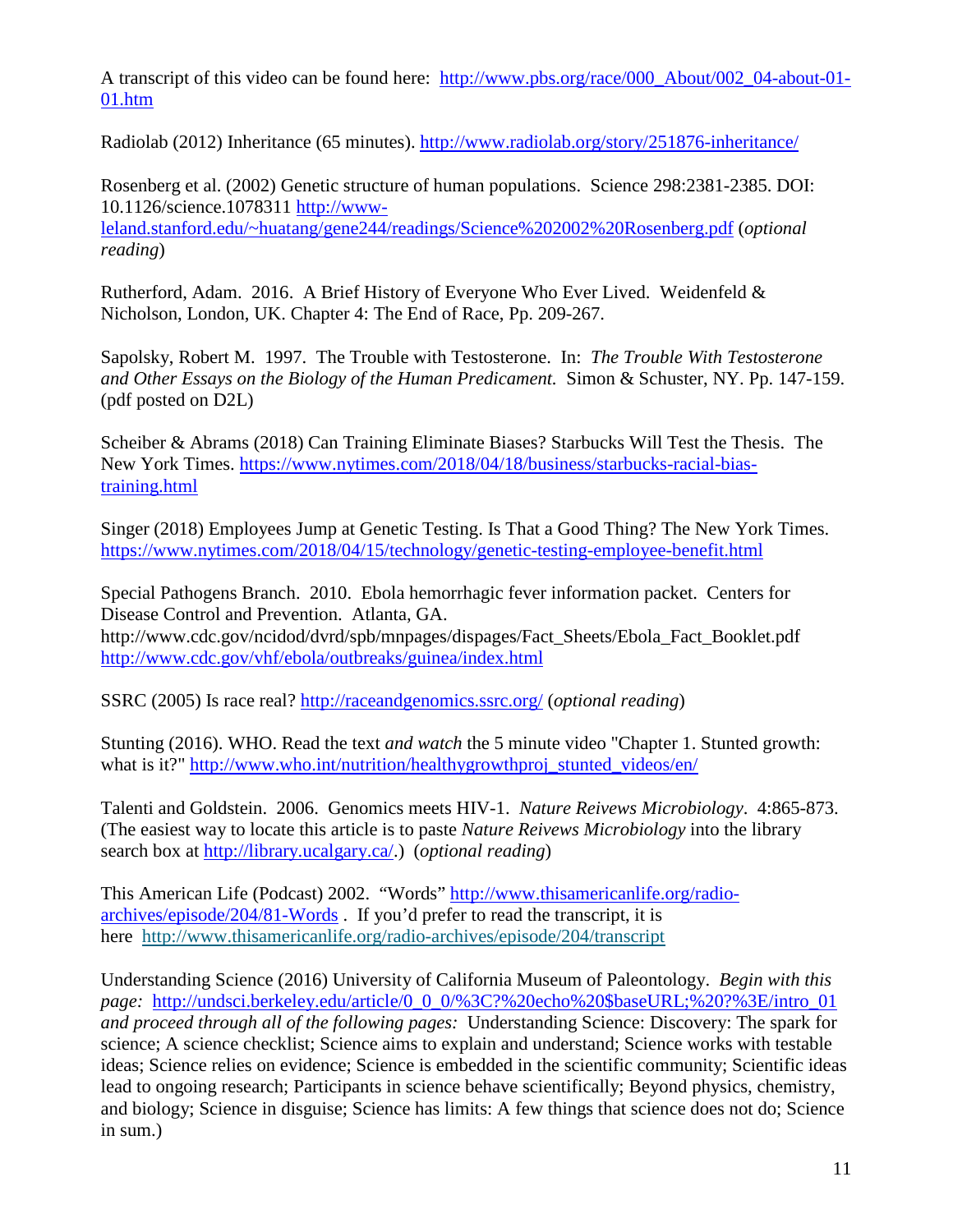UNICEF-WHO Child Malnutrition [http://apps.who.int/gho/data/node.wrapper.nutrition-](http://apps.who.int/gho/data/node.wrapper.nutrition-2016&showonly=nutrition)[2016&showonly=nutrition](http://apps.who.int/gho/data/node.wrapper.nutrition-2016&showonly=nutrition) Joint child malnutrition estimates 2016 (UNICEF-WHO-WB) Here, familiarize yourself with rates and patterns of stunting and wasting. Before looking at this site, complete the "Stunting" and "Wasting" assigned readings & video.

U. Utah (2013). Learn Genetics. Making SNPs Make Sense (view all sections in both What is a SNP? and What is a Haplotype?). http://learn.genetics.utah.edu/content/precision/snips/ Wasting. https://www.unicef.org/progressforchildren/2007n6/index 41505.htm Here, you need only concern yourself with the definition of wasting. It's found in the second paragraph and is only 3 sentences.

Weintraub (2016) Is everybody a racist? Aeon. [https://aeon.co/essays/unconscious-racism-is](https://aeon.co/essays/unconscious-racism-is-pervasive-starts-early-and-can-be-deadly)[pervasive-starts-early-and-can-be-deadly](https://aeon.co/essays/unconscious-racism-is-pervasive-starts-early-and-can-be-deadly)

Whitman (2016) Why the Nazis studied American race laws for inspiration. Aeon. <https://aeon.co/ideas/why-the-nazis-studied-american-race-laws-for-inspiration>

Wiesel, Elie. 1958. *Night*. Bantam Books. New York. (pages 1 - 43) (The pdf is posted on D2L. The entire book can be found online here: [http://static1.1.sqspcdn.com/static/f/523476/26270953/1432918801417/eliewiesel](http://static1.1.sqspcdn.com/static/f/523476/26270953/1432918801417/eliewiesel-nightfulltext_3_26_2014_3_23_04_pm.pdf?token=YuTRiv7WyhCkEc4Kpyhog4JMm3c%3D)[nightfulltext\\_3\\_26\\_2014\\_3\\_23\\_04\\_pm.pdf?token=YuTRiv7WyhCkEc4Kpyhog4JMm3c%3D.](http://static1.1.sqspcdn.com/static/f/523476/26270953/1432918801417/eliewiesel-nightfulltext_3_26_2014_3_23_04_pm.pdf?token=YuTRiv7WyhCkEc4Kpyhog4JMm3c%3D) As well, our library has several print copies of this book.)

Zimmer (2018) Bodies remodeled for life at sea. The New York Times. [https://www.nytimes.com/2018/04/19/science/bajau-evolution-ocean](https://www.nytimes.com/2018/04/19/science/bajau-evolution-ocean-diving.html?hp&action=click&pgtype=Homepage&clickSource=story-heading&module=second-column-region®ion=top-news&WT.nav=top-news)[diving.html?hp&action=click&pgtype=Homepage&clickSource=story-heading&module=second](https://www.nytimes.com/2018/04/19/science/bajau-evolution-ocean-diving.html?hp&action=click&pgtype=Homepage&clickSource=story-heading&module=second-column-region®ion=top-news&WT.nav=top-news)[column-region&region=top-news&WT.nav=top-news](https://www.nytimes.com/2018/04/19/science/bajau-evolution-ocean-diving.html?hp&action=click&pgtype=Homepage&clickSource=story-heading&module=second-column-region®ion=top-news&WT.nav=top-news)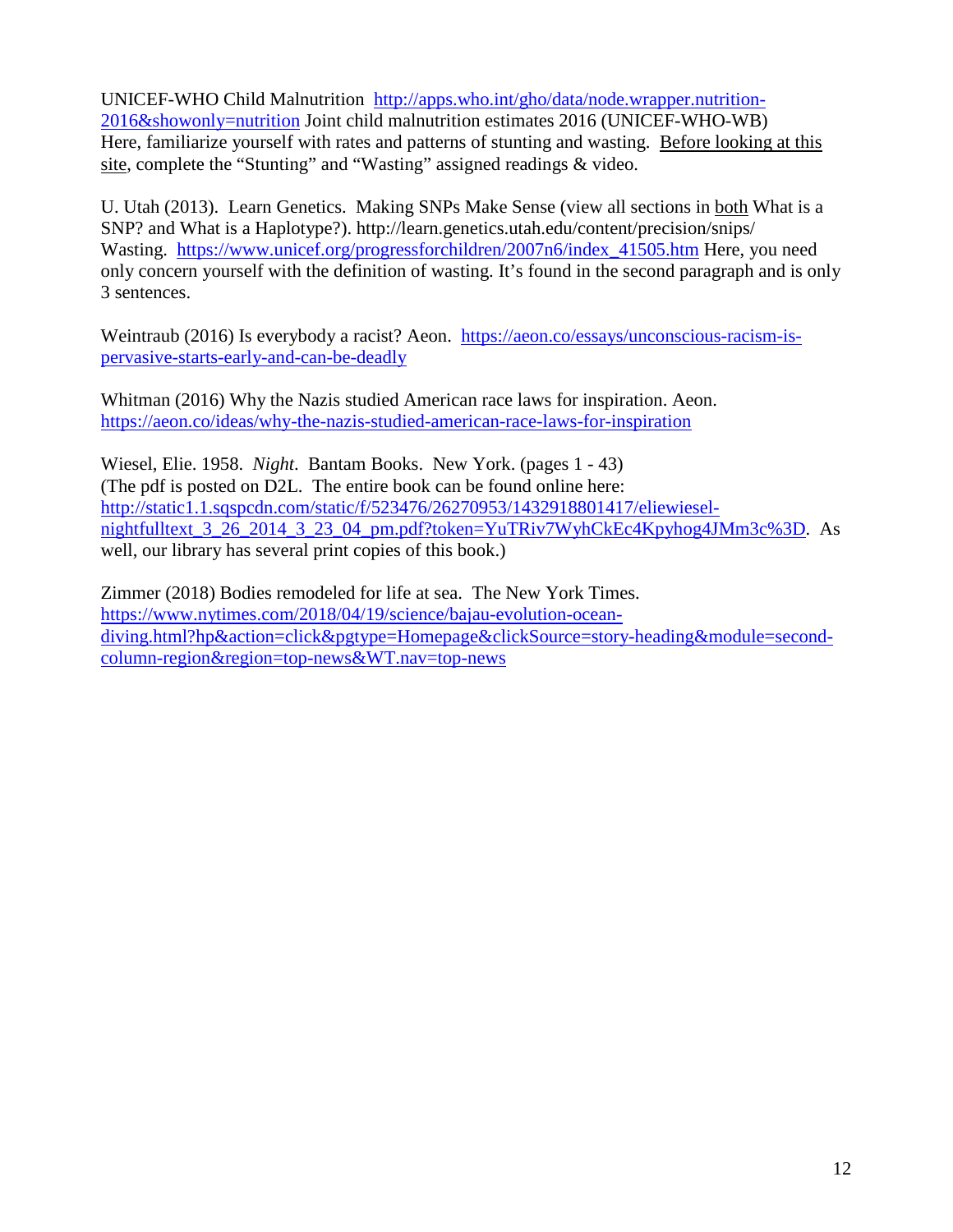#### **Academic Misconduct**

Academic dishonesty is an unacceptable activity at the University of Calgary and students are **strongly advised** to read the Student Misconduct section of the University Calendar. Quite often, students are unaware of what constitutes academic dishonesty or plagiarism. The most common are:

- 1) Presenting another student's work as your own
- 2) Presenting an author's work or ideas as you own without proper referencing
- 3) Using work completed for another course

This activity will not be tolerated and students conducting themselves in this manner will be dealt with according to the procedures outlined in the University Calendar.

For detailed information on what constitutes academic misconduct, please refer to the following link:

<http://www.ucalgary.ca/pubs/calendar/current/k-2-1.html>

### **PLAGIARISM AND CHEATING**

Plagiarism: "to steal and pass off the ideas or words of another as one's own" (Webster's). Plagiarism will not be tolerated and will automatically result in a failing grade for the submission. Any student caught plagiarizing will also be subject to additional University sanctions. Students are expected to be familiar with the Department of Anthropology and Archaeology's policy on intellectual honesty

#### **DEFERRED EXAMS:**

A student who is absent from a test for legitimate reasons must discuss an alternative course of action with the instructor. The instructor at their discretion may transfer the percentage weight for the test to the final examination, if there is a final examination in the course, set another test, etc. An instructor will normally make this decision on the basis of verbal information provided by the student. In the event that an instructor feels that they cannot judge the veracity of the information provided, Students must be aware that they are responsible for payment of any charge associated with the medical assessment and documentation as this service falls outside the realm of services provided by the Provincial Health Care Plan. Deferral of the final exam requires Registrar approval.

### **ACADEMIC ACCOMMODATIONS**

<http://www.ucalgary.ca/access/accommodations/policy>

Students needing an Accommodation because of a Disability or medical condition should communicate this need to Student Accessibility Services in accordance with the Procedure for Accommodations for Students with Disabilities

Students needing an Accommodation based on a Protected Ground other than Disability, should communicate this need, preferably in writing, to the instructor of this course.

### **ACADEMIC INTEGRITY**

Academic integrity is essential to the pursuit of learning and scholarship in a university, and to ensuring that a degree from the University of Calgary is a strong signal of each student's individual academic achievements. As a result, the University treats cases of cheating and plagiarism very seriously. Non-academic integrity also constitutes an important component of this program.

For detailed information on what constitutes academic and non-academic misconduct, please refer to the following link:<http://www.ucalgary.ca/pubs/calendar/current/k-2-1.html>

All suspected cases of academic and non-academic misconduct will be investigated following procedures outlined in the University Calendar. If you have questions or concerns about what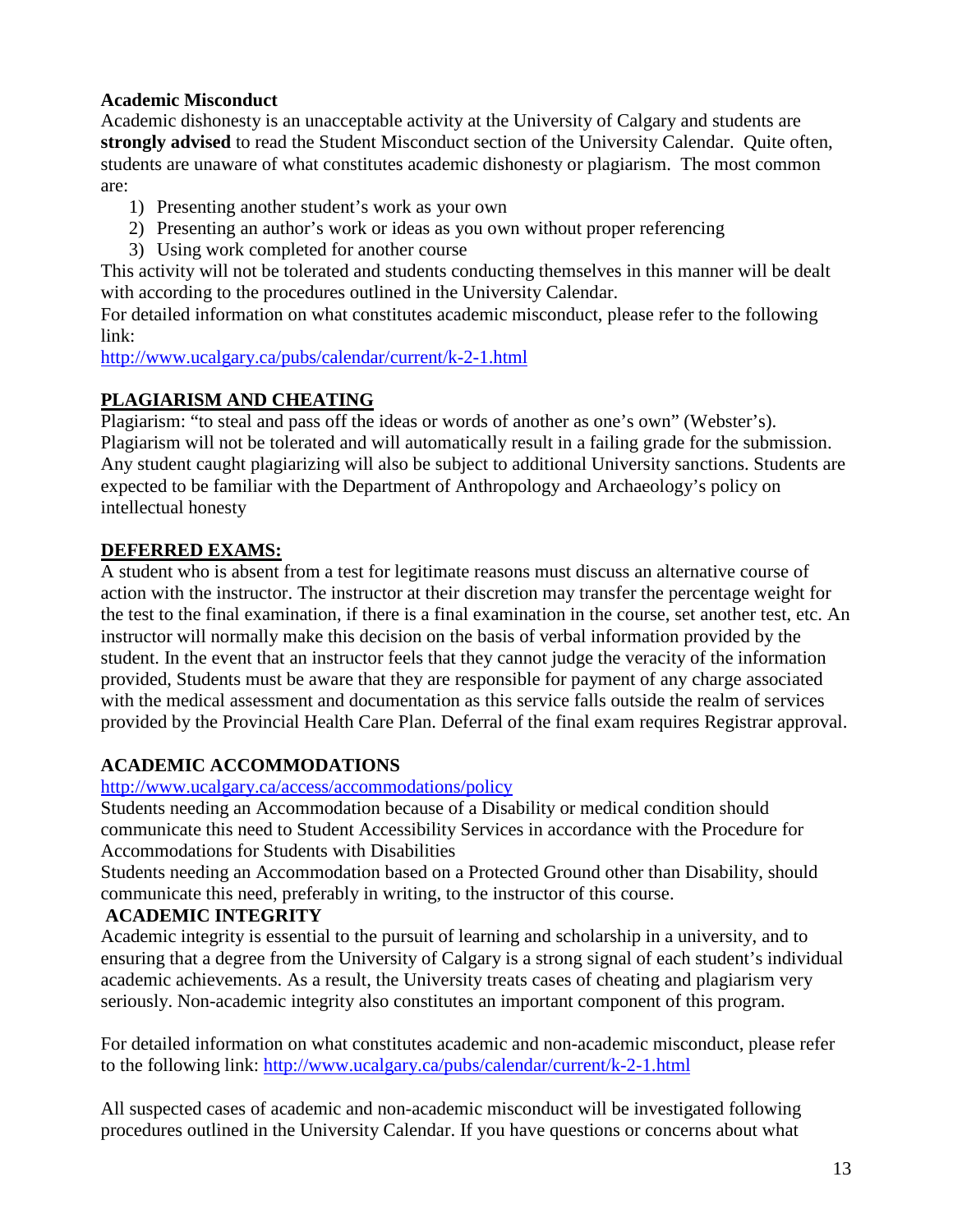constitutes appropriate academic behavior or appropriate research and citation methods, you are expected to seek out additional information on academic integrity from your instructor or from other institutional resources.

Where there is a criminal act involved in plagiarism, cheating or other academic misconduct, e.g., theft (taking another student's paper from their possession, or from the possession of a faculty member without permission), breaking and entering (forcibly entering an office to gain access to papers, grades or records), forgery, personation and conspiracy (impersonating another student by agreement and writing their paper) and other such offences under the Criminal Code of Canada, the University may take legal advice on the appropriate response and, where appropriate, refer the matter to the police, in addition to or in substitution for any action taken under these regulations by the University

#### **TEACHING EVALUATIONS / USRIS (Universal Student Ratings of Instruction)**

At the University of Calgary, feedback provided by students through the Universal Student Ratings of Instruction (USRI) survey provides valuable information to help with evaluating instruction, enhancing learning and teaching, and selecting courses. **Your responses make a difference, please participate!** Website: http://www.ucalgary.ca/usri/

#### **Writing Across the Curriculum**

Writing skills are not exclusive to English courses and, in fact, should cross all disciplines. The University supports the belief that throughout their University careers, students should be taught how to write well so that when they graduate their writing abilities will be far above the minimal standards required at entrance. Consistent with this belief, students are expected to do a substantial amount of writing in their University courses and, where appropriate, members of faculty can and should use writing and the grading thereof as a factor in the evaluation of student work. The services provided by the Writing Support, part of the Student Success Centre, can be utilized by all undergraduate and graduate students who feel they require further assistance

**Emergency Evacuation Assembly Points**: In the event of an emergency that requires evacuation, please refer to the following link to become familiar with the assembly points for the class: <http://www.ucalgary.ca/emergencyplan/assemblypoints>

#### **Freedom of Information and Protection of Privacy Act: Freedom of Information and Protection of Privacy Act**

The University of Calgary is committed to protecting the privacy of individuals who work and study at the University or who otherwise interact with the University in accordance with the standards set out in the Freedom of Information and Protection of Privacy Act. Please refer to the following link for detailed information:<http://www.ucalgary.ca/legalservices/foip>

The Department of Anthropology and Archaeology's FOIP (Freedom of Information and Privacy) policy requires all reports/examinations to be returned to students during class time or the instructor's office hours. Any term work not picked up will be placed in the Anthropology and Archaeology Office (ES620) for distribution. Any student not wishing to have their work placed in the office must make alternative arrangements with the course instructor early in the term.

**Safewalk Information:** Campus Security, in partnership with the Students' Union, provides the Safewalk service, 24 hours a day to any location on Campus including the LRT, parking lots, bus zones and University residences. Contact Campus Security at (403) 220-5333 or use a help phone, and Safewalkers or a Campus Security Officer will accompany you to your campus destination.